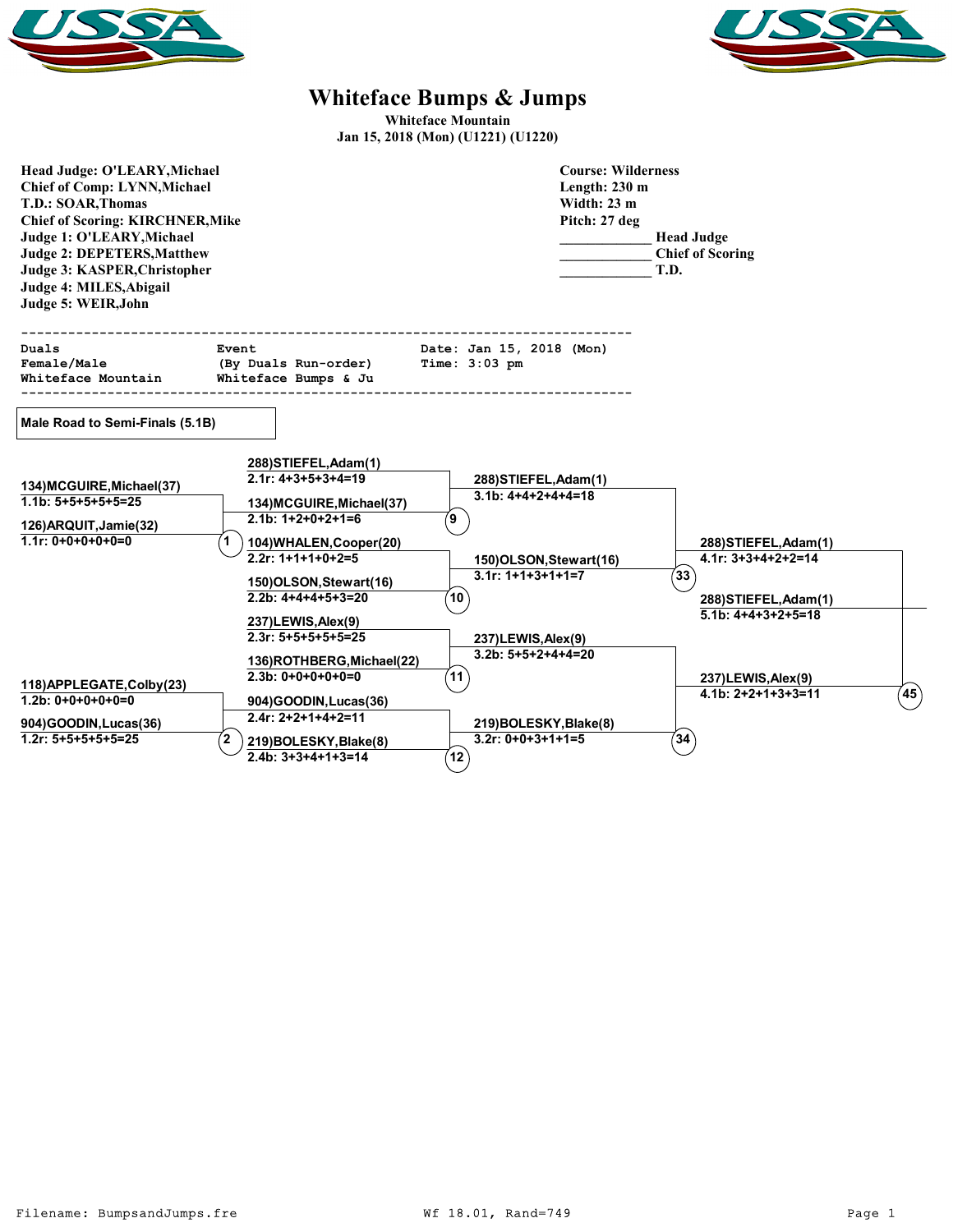| Duals                                              | Event                      | Date: Jan 15, 2018 (Mon) |                         |      |
|----------------------------------------------------|----------------------------|--------------------------|-------------------------|------|
| Female/Male                                        | (By Duals Run-order)       | Time: $3:03$ pm          |                         |      |
| Whiteface Mountain                                 | Whiteface Bumps & Ju       |                          |                         |      |
|                                                    |                            |                          |                         |      |
|                                                    |                            |                          |                         |      |
| Male Road to Semi-Finals (5.1R)                    |                            |                          |                         |      |
|                                                    | 924) HEIMS, Kalman(5)      |                          |                         |      |
| 253) DINN, Con(35)                                 | $2.5r: 5+5+5+5+5=25$       | 924)HEIMS, Kalman(5)     |                         |      |
| $1.3b: 4+4+0+3+3=14$                               | 253) DINN, Con(35)         | $3.3b: 5+5+5+5+5=25$     |                         |      |
|                                                    | $2.5b: 0+0+0+0+0=0$        | 13 <sup>7</sup>          |                         |      |
| 906)REILEY, Kaylen(29)                             |                            |                          |                         |      |
| $1.3r: 1+1+5+2+2=11$<br>3                          | 162)TOBEY, Gavin(26)       |                          | 924)HEIMS, Kalman(5)    |      |
|                                                    | $2.6r: 0+0+0+0+0=0$        | 227)GRAMMAS,Caleb(12)    | $4.2r: 5+5+5+5+5=25$    |      |
|                                                    | 227)GRAMMAS, Caleb(12)     | $3.3r: 0+0+0+0+0=0$      | $^{\prime}35$           |      |
|                                                    | $2.6b: 5+5+5+5+5=25$       | 14                       | 924)HEIMS, Kalman(5)    |      |
|                                                    |                            |                          | $5.1r: 1+1+2+3+0=7$     |      |
|                                                    | 209)CAPLAN, Nathan(13)     |                          |                         |      |
|                                                    | $2.7r: 0+0+0+0+0=0$        | 209)CAPLAN, Nathan(13)   |                         |      |
|                                                    | 139) SHEEHAN, Michael (28) | $3.4b: 1+1+2+2+1=7$      |                         |      |
|                                                    | 2.7b: (NoShow)             | 15                       | 225) SHAMBELAN, C.J.(4) |      |
| 121) SCHEID, Nicholas (27)<br>$1.4b: 5+5+5+5+5=25$ |                            |                          | $4.2b: 0+0+0+0+0=0$     | (46) |
|                                                    | 121) SCHEID, Nicholas (27) |                          |                         |      |
| 151) DINN, Mikey (40)                              | $2.8r: 0+0+0+0+0=0$        | 225) SHAMBELAN, C.J. (4) |                         |      |
| $1.4r: 0+0+0+0+0=0$<br>4                           | 225) SHAMBELAN, C.J.(4)    | $3.4r: 4+4+3+3+4=18$     | 36                      |      |
|                                                    | $2.8b: 5+5+5+5+5=25$       | 16                       |                         |      |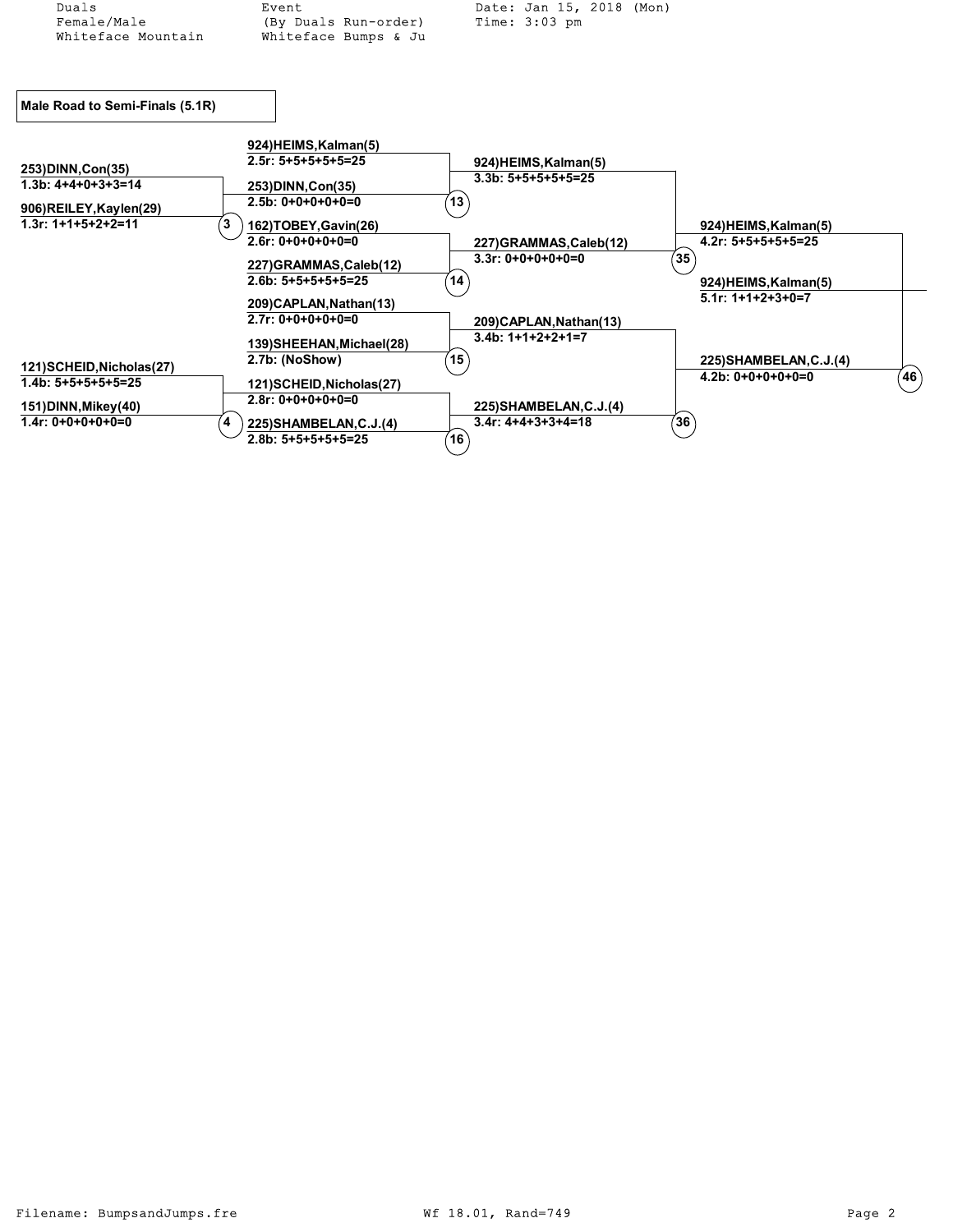| Duals                                             | Event                                             | Date: Jan 15, 2018 (Mon) |                         |              |
|---------------------------------------------------|---------------------------------------------------|--------------------------|-------------------------|--------------|
| Female/Male                                       | (By Duals Run-order)                              | Time: $3:03$ pm          |                         |              |
| Whiteface Mountain                                | Whiteface Bumps & Ju                              |                          |                         |              |
|                                                   |                                                   |                          |                         |              |
|                                                   |                                                   |                          |                         |              |
| Male Road to Semi-Finals (5.2B)                   |                                                   |                          |                         |              |
|                                                   | 129)TIKTINSKY, Peter(3)                           |                          |                         |              |
| 222)LYNCH,Clay(34)                                | $2.9r: 4+5+5+4+4=22$                              | 129)TIKTINSKY, Peter(3)  |                         |              |
| $1.5b: 4+4+5+3+5=21$                              | 222)LYNCH, Clay (34)                              | $3.5b: 4+4+5+1+3=17$     |                         |              |
| 201) GREEN, Conan(25)                             | $2.9b: 1+0+0+1+1=3$                               | 17                       |                         |              |
| $1.5r: 1+1+0+2+0=4$<br>5                          | 133)LAMLEIN, Raymond(30)                          |                          | 129)TIKTINSKY, Peter(3) |              |
|                                                   | $2.10r: 2+1+3+1+1=8$                              | 925)RYAN, Aidan(14)      | $4.3r: 2+2+2+2+1=9$     |              |
|                                                   | 925)RYAN, Aidan(14)                               | $3.5r: 1+1+0+4+2=8$      | 37                      |              |
|                                                   | $2.10b: 3+4+2+4+4=17$                             | 18                       | 123)KOSINSKI, Henry (6) |              |
|                                                   | 195)LEVITTS, Blake(11)                            |                          | $5.2b: 1+1+2+4+1=9$     |              |
|                                                   | $2.11r: 5+5+5+4+4=23$                             | 195)LEVITTS, Blake(11)   |                         |              |
|                                                   | 131)LESHEM, Alon(24)                              | $3.6b: 0+0+0+0+0=0$      |                         |              |
|                                                   | $2.11b: 0+0+0+1+1=2$                              | 19 <sup>°</sup>          | 123)KOSINSKI, Henry (6) |              |
| $1.6b: 5+5+5+5+5=25$                              |                                                   |                          | $4.3b: 3+3+3+3+4=16$    |              |
|                                                   | $2.12r: 0+0+0+0+0=0$                              |                          |                         |              |
| $1.6r: 0+0+0+0+0=0$<br>6                          |                                                   | $3.6r: 5+5+5+5+5=25$     | 38 <sup>°</sup>         |              |
|                                                   | $2.12b: 5+5+5+5+5=25$                             | $20^{\circ}$             |                         |              |
| 114) DAMORE, Tyler(18)<br>923) OECHSNER, Max (39) | 114) DAMORE, Tyler(18)<br>123)KOSINSKI, Henry (6) | 123)KOSINSKI, Henry (6)  |                         | $47^{\circ}$ |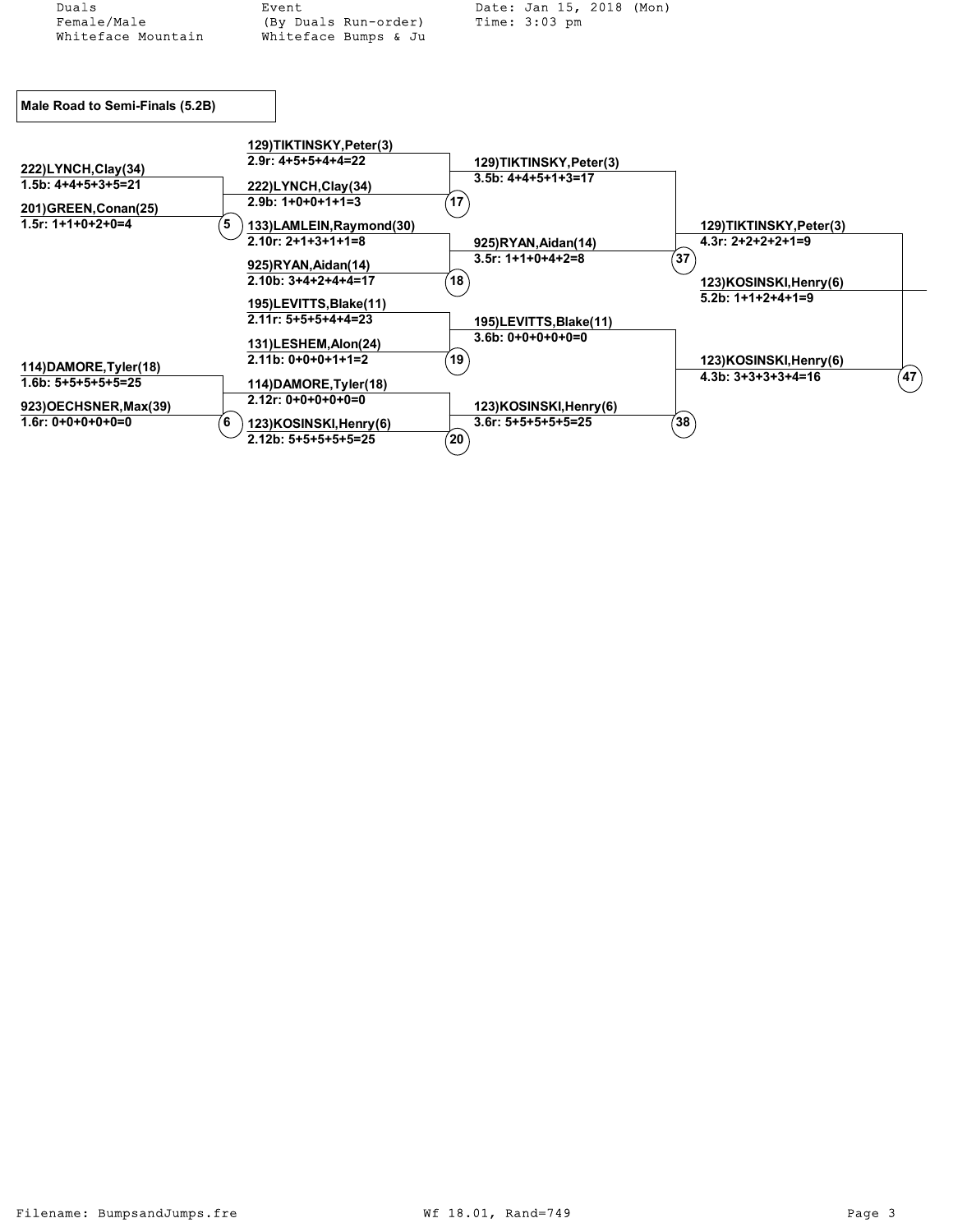| Duals                           | Event                                               | Date: Jan 15, 2018 (Mon)   |                 |                                               |           |
|---------------------------------|-----------------------------------------------------|----------------------------|-----------------|-----------------------------------------------|-----------|
| Female/Male                     | (By Duals Run-order)                                | Time: $3:03$ pm            |                 |                                               |           |
| Whiteface Mountain              | Whiteface Bumps & Ju                                |                            |                 |                                               |           |
|                                 |                                                     |                            |                 |                                               |           |
| Male Road to Semi-Finals (5.2R) |                                                     |                            |                 |                                               |           |
|                                 | 206) NORTH, Curtis(7)                               |                            |                 |                                               |           |
| 130) SIMON, Sid(38)             | $2.13r: 4+5+5+3+5=22$                               | 206) NORTH, Curtis(7)      |                 |                                               |           |
| $1.7b: 2+2+3+0+2=9$             | 112) GRAMMAS, Elijah (17)                           | $3.7b: 0+0+0+0+0=0$        |                 |                                               |           |
| 112) GRAMMAS, Elijah (17)       | $2.13b: 1+0+0+2+0=3$                                | $^{\prime}$ 21 $^{\prime}$ |                 |                                               |           |
| $1.7r: 3+3+2+5+3=16$            | 125)GREEN, Keenan(21)                               |                            |                 | 125)GREEN, Keenan(21)                         |           |
|                                 | $2.14r: 5+4+3+2+5=19$                               | 125) GREEN, Keenan(21)     |                 | $4.4r: 1+1+1+1+1=5$                           |           |
|                                 | 232) O'HANLON, Patrick (10)                         | $3.7r: 5+5+5+5+5=25$       | ັ39ີ            |                                               |           |
|                                 | $2.14b: 0+1+2+3+0=6$                                | 22                         |                 | 216) BEAUREGARD, lan(2)                       |           |
|                                 | 124) PETRONE, Jack (15)                             |                            |                 | $5.2r: 4+4+3+1+4=16$                          |           |
|                                 | $2.15r: 2+3+3+2+3=13$                               | 124) PETRONE, Jack (15)    |                 |                                               |           |
|                                 |                                                     | $3.8b: 1+1+0+1+1=4$        |                 |                                               |           |
|                                 | 169)LATTERMAN, Spencer(19)<br>$2.15b: 3+2+2+3+2=12$ | $^{'}23$                   |                 |                                               |           |
| 120) HALJUN, Will(31)           |                                                     |                            |                 | 216) BEAUREGARD, lan(2)<br>$4.4b: 4+4+4+4=20$ |           |
| $1.8b: 1+2+5+2+2=12$            | 103) STUART, Dakota(33)                             |                            |                 |                                               | $^{'}48)$ |
| 103) STUART, Dakota(33)         | $2.16r: 0+0+0+1+1=2$                                | 216) BEAUREGARD, lan(2)    |                 |                                               |           |
| $1.8r: 4+3+0+3+3=13$<br>8       | 216) BEAUREGARD, lan(2)                             | $3.8r: 4+4+5+4+4=21$       | 40 <sup>°</sup> |                                               |           |
|                                 | $2.16b: 5+5+5+4+4=23$                               | $^{'}24)$                  |                 |                                               |           |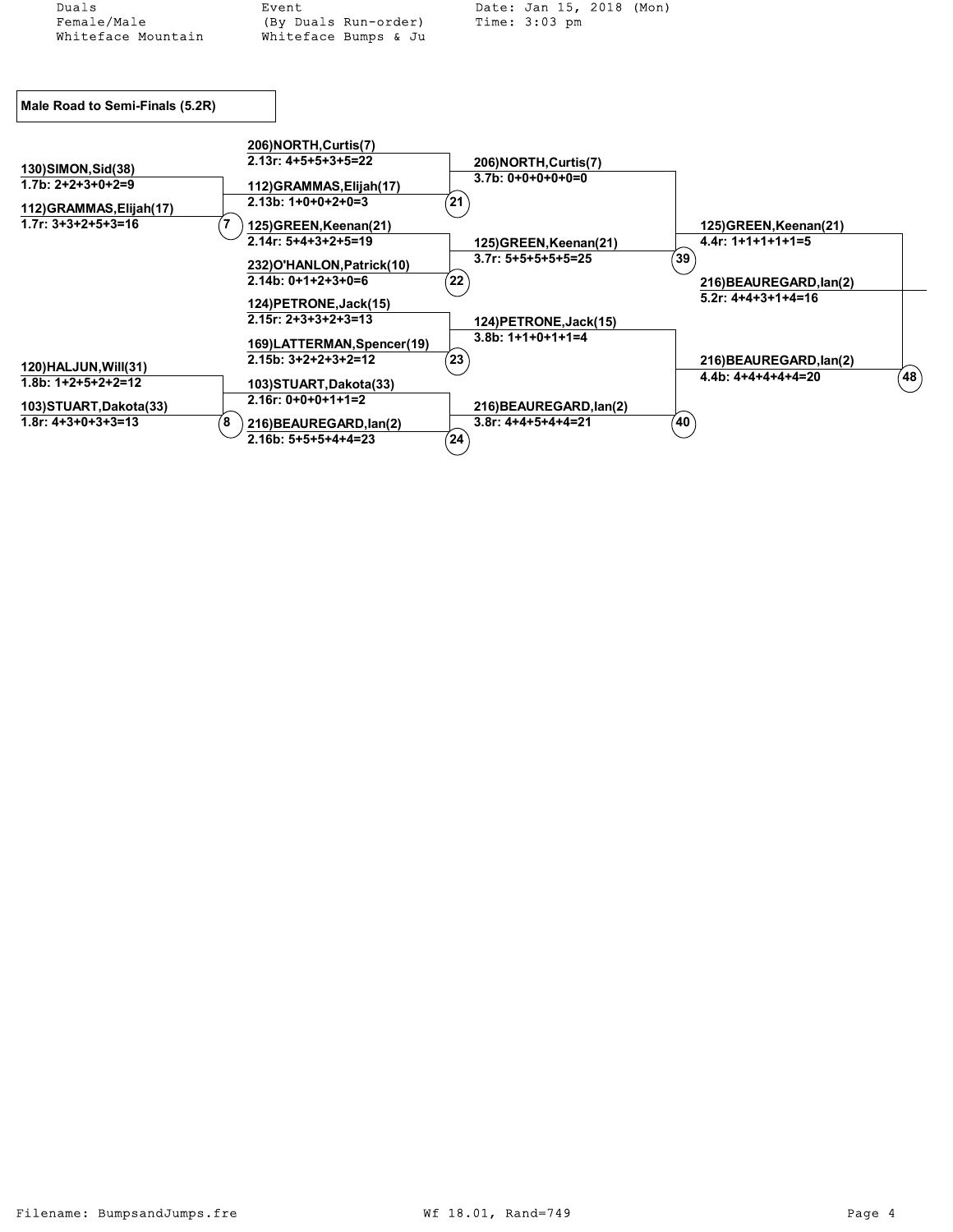